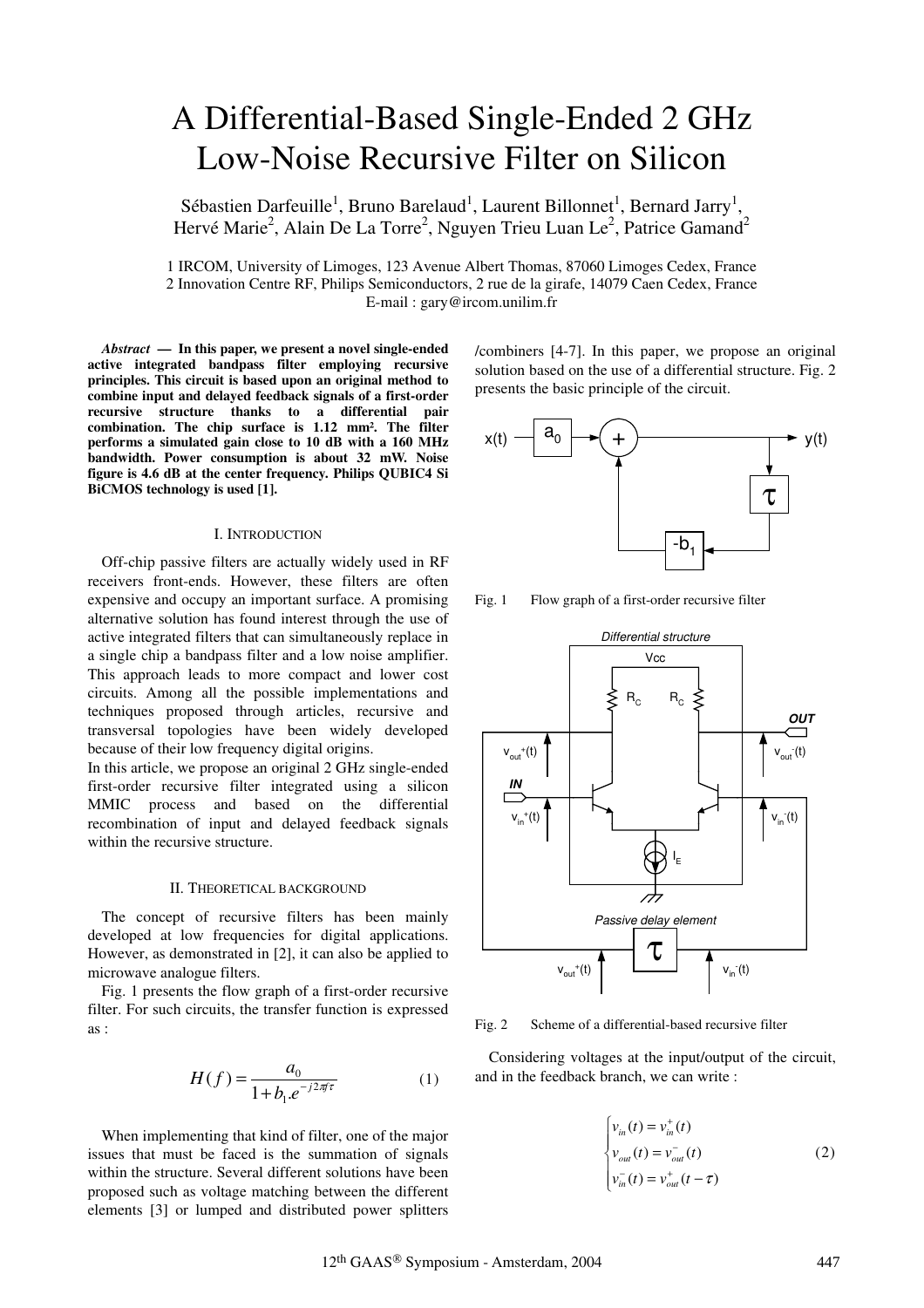Considering an ideal differential structure (i.e. common-mode is totally rejected, only differential mode is present at the output), it can be derived :

and

$$
v_{out}^{+}(t) = -v_{out}^{-}(t)
$$
 (3)

$$
v_{out}^{d}(t) = A_{d} v_{in}^{d}(t)
$$
  
\n
$$
\Leftrightarrow v_{out}^{+}(t) - v_{out}^{-}(t) = A_{d} v_{in}^{+}(t) - A_{d} v_{in}^{-}(t)
$$
\n(4)

where  $A_d$  represents the differential mode voltage gain.

Then, by injecting (2) and (3) in (4), the voltage gain of the filter can be written as:

$$
G_{\nu}(f) = \frac{V_{out}(f)}{V_{in}(f)} = \frac{-\frac{A_d}{2}}{1 + \frac{A_d}{2} e^{-j2\pi f \tau}}
$$
(5)

Comparing (5) with (1) shows that the structure of Fig. 2 clearly describes a first-order recursive filter response corresponding to the structure of Fig. 1.

## III. IMPLEMENTATION

To achieve stability, a recursive filter must satisfy the condition  $b_1 < 1$  which, in our case and referring to equations (1) and (5), leads to  $A_d/2 < 1$ .

This condition implies that the standard differential amplifier presented in Fig. 2 is not suitable for this application due to its important voltage gain. The only possible choice is then to use a differential "commoncollector" structure, so-called because the transistor pair is connected by the collectors. This structure, presented in Fig. 3, will ideally exhibit a unity gain, and is also useful to achieve 50-Ohm output matching, as the output impedance presented by a common collector structure is significantly lower than that of a classic common emitter topology.



Fig. 3 Schematic view of the differential structure

Basically, a recursive filter response selectivity is directly driven by the delay-time parameter value. Because of the characteristics of the inductors and capacitors used for the delay-time (i.e. the losses), the global selectivity of the filter is generally lower. To minimise the problem, the inductors have been designed and optimised using an electromagnetic simulator. In this way, the main inductor, including its access lines, performs a series resistance of 0.76 Ω for an inductance value of 1.5 nH.

Moreover, the complete structure also includes standard single-ended common-emitter structures at each input of the differential circuit.

The first one is placed at the input of the whole circuit and acts as an input buffer. It is used to increase isolation, achieve 50-ohm input matching, and set the overall gain.

The second one, inserted at the output of the passive delay element, helps to achieve the time shifting, and to partially compensate losses of the inductor and capacitors.

Schematic of the complete circuit is presented in Fig. 4.



Fig. 4 Simplified schematic view of the global circuit

The circuit realised is presented in Fig. 5. Layout dimensions are 1.12 x 1 mm². However, as it can be seen in Fig. 5, an important space on the chip is either occupied by the inductors, or empty (top-right part of the circuit). The active part, visible at the centre of the chip occupies only 140 x 100 µm², which represents about 1 percent of the global area.



Fig. 5 Chip micrograph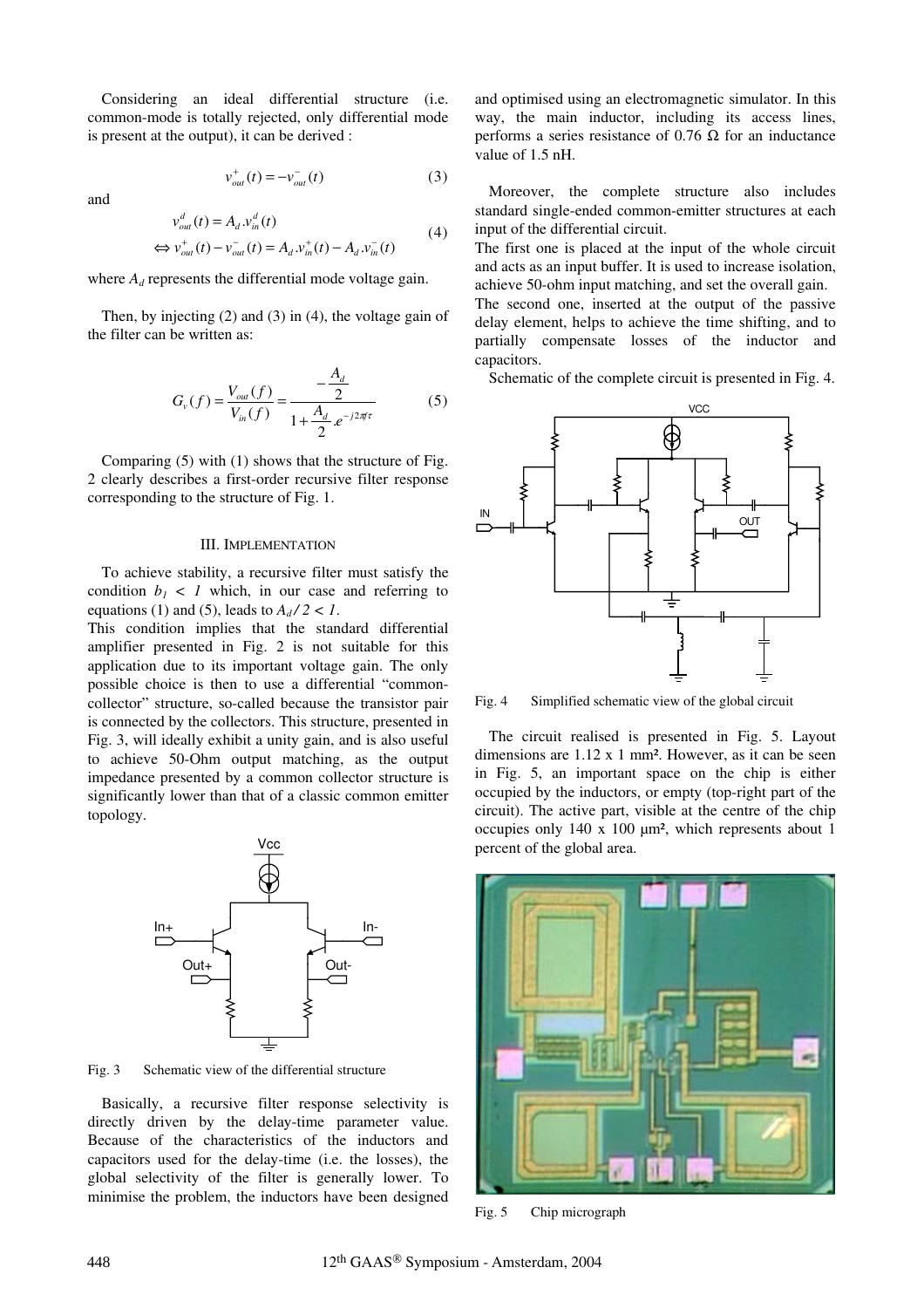Electromagnetic simulations were performed in order to ensure the absence of magnetic coupling between the 3 inductors present in the circuit.

#### IV. MEASUREMENTS

Computed S-parameters of the circuit are presented in Fig. 6 and Fig. 7. The filter exhibits a 160 MHz 3-dB bandwidth at 1.96 GHz, with a gain close to 10 dB for a power consumption of 32 mW. Input and output matchings are lower than  $-10$  dB for nearly 800 MHz around the centre frequency. Isolation, which is not presented here, is greater than 30 dB in the [0.5 ; 3.5] GHz range. Noise figure is equal to 4.6 dB  $\omega$  f<sub>0</sub>.



Fig. 6 Simulated gain and noise figure of the circuit



Fig. 7 Simulated input/output matching of the circuit

The -1dB compression point simulation result is presented in Fig.8. It is obtained for an output power of – 11.7 dBm, and IP3 for 13.31dBm.



Fig. 8 Simulated –1dB compression point

Measurements results are presented in Figs. 9 and 10. They show a good agreement with simulations for input/output matching, gain and isolation. Centre frequency was measured at 1.94 GHz, very close to what had been obtained during simulations. This parameter confirms the validity of the method used for the design of the inductors.

However, the circuit is not as selective as awaited at the lower side of the response (i.e. before the centre frequency), thus leading to a 260 MHz 3-dB bandwidth instead of the 160 MHz expected. Noise characterisation has not been realized yet.

Power consumption is as scheduled with 35 mW at 2.7 V. The results obtained for the linearity characterisation are also comparable with simulations, with a  $-14.5$  dBm output referred –1dB compression point. IP3 was not measured.



Fig. 9 Measured gain of the circuit